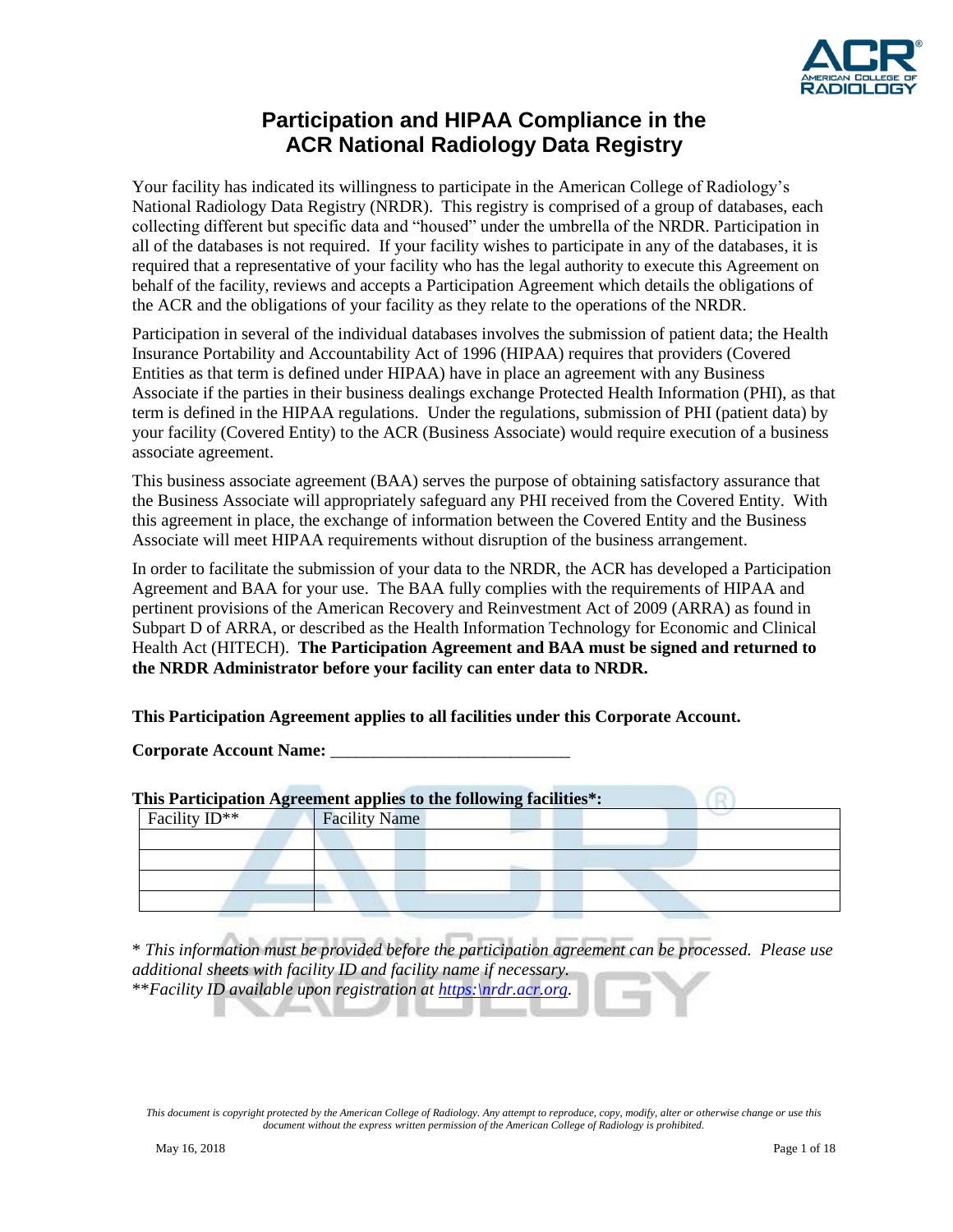#### **NRDR PARTICIPATION AGREEMENT BY AND BETWEEN THE AMERICAN COLLEGE OF RADIOLOGY AND**

This NRDR Participation Agreement (Agreement) is made on \_\_\_\_\_\_\_\_\_\_\_\_\_\_\_\_\_\_\_\_\_\_\_ (date), between the American College of Radiology (ACR) and

**\_\_\_\_\_\_\_\_\_\_\_\_\_\_\_\_\_\_\_\_\_\_\_\_\_\_\_\_\_\_\_\_\_\_**

\_\_\_\_\_\_\_\_\_\_\_\_\_\_\_\_\_\_\_\_\_\_\_\_\_\_\_\_\_ ("Participant"). ACR and Participant shall be referred to herein collectively as the "Parties" and individually as a "Party."

Whereas**,** ACR has developed the American College of Radiology National Radiology Data Registry (NRDR), to collect and report on standardized national data related to radiologic, therapeutic or imaging information with the purpose of improving the quality of patient care;

Whereas**,** the NRDR permits comparisons of Participant data with national or regional summary data to aid Participants in their efforts to improve patient care and to contribute to ACR's research efforts to enhance quality improvement in imaging;

Whereas, for purposes of this Agreement, Participant may be defined as a corporate entity or organization with a single discrete geographic location; or a corporate entity or organization with multiple geographic locations; or a number of corporate entities or organizations grouped together for the purpose of creating an alliance. **Persons executing an agreement on behalf of a Participant must have the appropriate authority to do so.**

Whereas, Participant desires to participate in the NRDR to contribute to the overall quality of patient care through quality assurance and improved peer review;

Whereas, the Parties understand that ACR's provision of benchmarking, data aggregation and related services to Participant qualifies ACR as a "Business Associate" with respect to Participant pursuant to the Health Insurance Portability and Accountability Act of 1996) and its implementing regulations (45 C.F.R. Parts 160, 162 and 164, as amended) (HIPAA);

NOW, THEREFORE, in consideration of the mutual promises and covenants contained herein, the Parties agree as follows:

Participant (as defined above) hereby agrees to participate in the NRDR and ACR hereby agrees to permit Participant to participate in the NRDR as provided herein.

1) Participant Responsibilities

Following execution of this Agreement, Participant agrees to furnish clinical data in a manner consistent with the requirements of each database in which Participant participates (Applicable Database). For each Applicable Database, Participant shall provide data for all eligible patients and exams to ACR for purposes of the NRDR by securely transmitting the data as prescribed by the specific database. These data will be entered into the NRDR.

a. Upon request by ACR, Participant will furnish to ACR independent corroboration, in a form satisfactory to ACR in its sole, reasonable discretion, that all eligible patients' records have been submitted, based upon case volume counts or similar data from Participant's

*This document is copyright protected by the American College of Radiology. Any attempt to reproduce, copy, modify, alter or otherwise change or use this document without the express written permission of the American College of Radiology is prohibited.*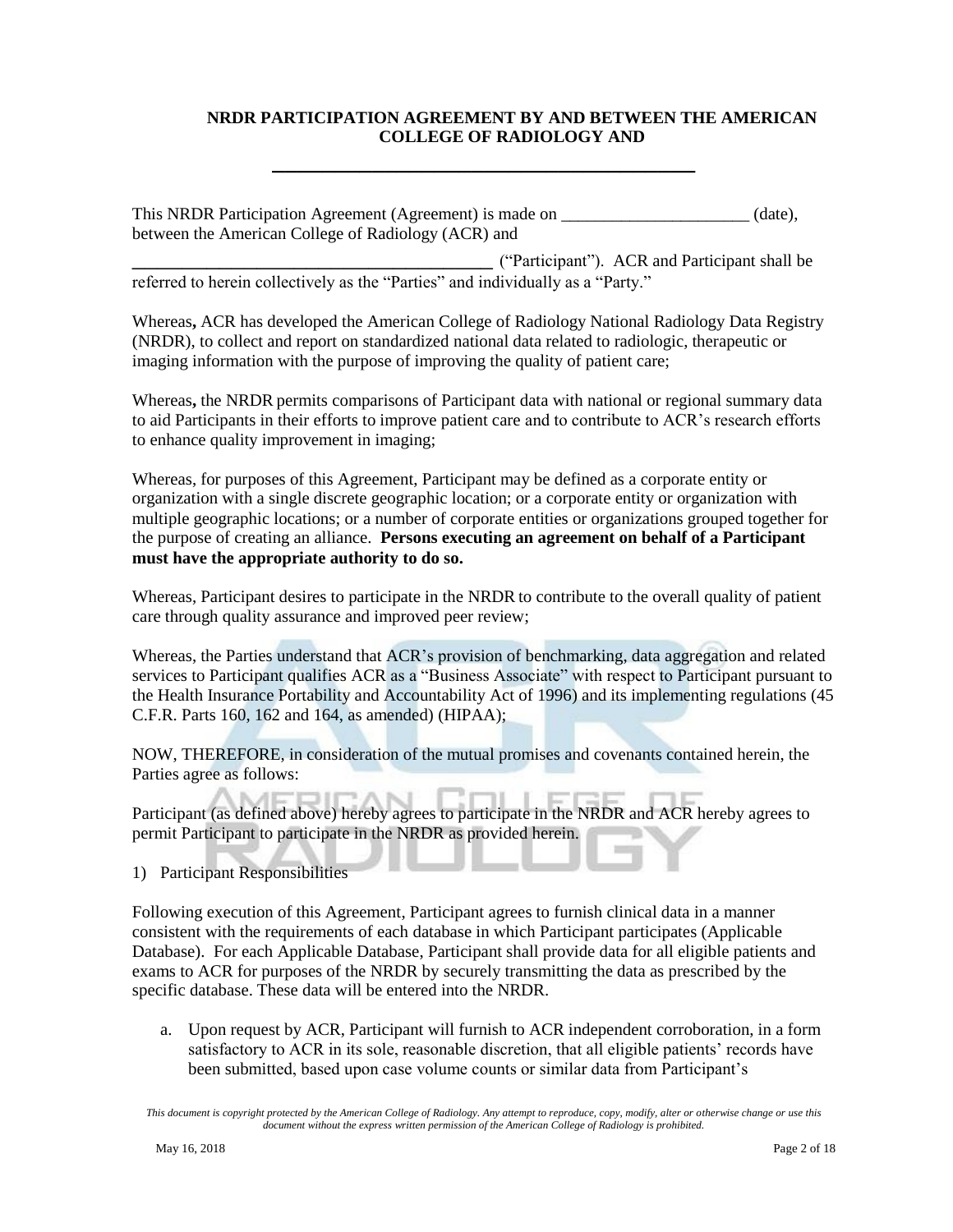admitting/registration, radiology information system, billing, and/or medical records information or other hospital-based information system.

- b. Participant's data submission will be performed per specifications posted on the website.
- c. Participant will designate a Corporate Account Administrator who will serve as the primary point of contact for participation in any of the NRDR databases and will supervise the data collection, confirm the accuracy of the data, receive the confidential reports and act as direct liaison with ACR. If ACR determines that any Corporate Account Administrator is consistently failing to report data as specified in 1(b) above, Participant will identify an alternate individual to serve in that capacity.
- d. Participant agrees that its submitted data may be audited for accuracy and completeness by or on behalf of ACR. If ACR requests an audit, Participant agrees to provide corroborating evidence of the accuracy of submitted data in the form of additional supporting documentation. Participant agrees that if an audit process or the application of threshold criteria finds the data do not conform to ACR standards, as a condition of continued participation in the NRDR, Participant shall submit within forty-five (45) days of notice of the audit an action plan, in a form acceptable to ACR, to correct such data issues. Furthermore, the non-conforming data submitted by the Participant will be withheld from the NRDR database for national reporting purposes, until such data are brought up to standard and resubmitted to ACR by Participant. Moreover, during any such correction period, while Participant may receive information comparing its data to general data from NRDR, ACR makes no representation or warranty concerning the reliability of any such comparison or the conclusions Participant may draw from it.
- e. Participant shall maintain appropriate procedures to safeguard data confidentiality in compliance with applicable law. Participant will be solely responsible for any and all of its acts or omissions regarding the privacy and security of the data it furnishes hereunder. Participant shall maintain appropriate liability insurance for its acts and omissions under this paragraph.
- f. Participant will promptly deactivate the NRDR user account of any staff member who is no longer employed by the Participant or any staff member whose responsibilities no longer require access to the NRDR. Participant is responsible for the actions of any former staff member who accesses the NRDR account prior to his or her account being deactivated by Participant or any current staff member who, without proper authority, accesses the NRDR account, or who provides unauthorized access to the account by any other person.
- g. Participant represents and warrants that it has obtained any consent, authorization, or release as may be required for any data it submits to ACR for use in NRDR. Participant will immediately cease submission of data upon termination of the Participation Agreement.
- 2) ACR Responsibilities
	- a. ACR agrees to accept Participant's clinical data, subject to review by ACR, except where the submitted data do not conform to this Agreement including without limitation the data quality standards established by the NRDR as updated from time to time by ACR. In such cases, ACR reserves the right to either reject the data submission in its entirety, or to limit the use of such

*This document is copyright protected by the American College of Radiology. Any attempt to reproduce, copy, modify, alter or otherwise change or use this document without the express written permission of the American College of Radiology is prohibited.*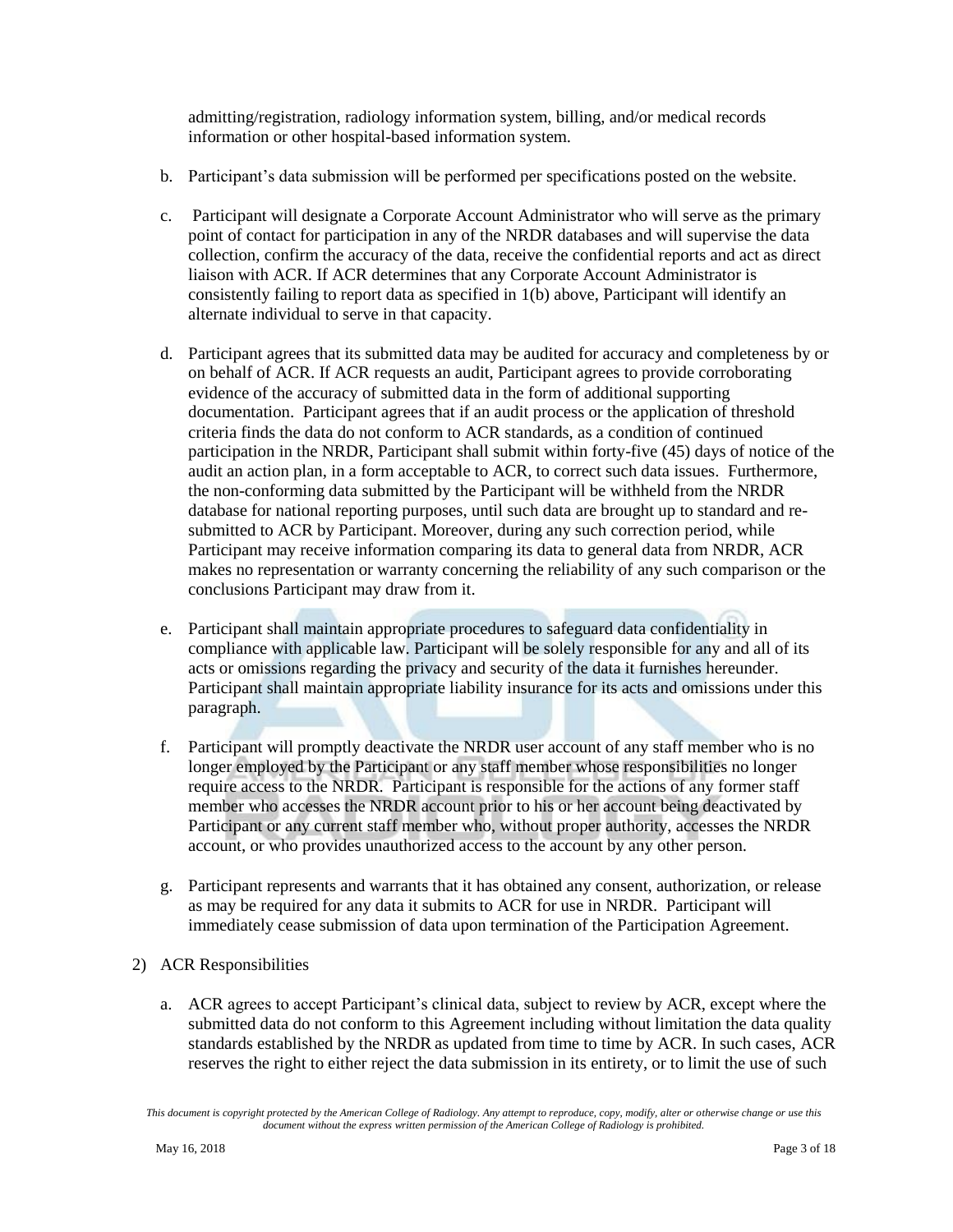data, if it does not meet ACR's required standards, both with respect to new data and as set forth in Section 1d.

- b. ACR agrees to generate institutional reports for NRDR based on Participant's submitted data and make reports available to Participant through the NRDR website. Reports include aggregated demographic, general procedural information and patient outcomes as appropriate in a form made available by ACR to Participant and as updated by ACR from time to time
- c. ACR agrees to produce and periodically review, and as ACR deems appropriate, revise the data elements, definitions and formats used by NRDR. Participant will be notified of any such revisions.
- d. ACR will provide a self-training document to guide Participant's data collection activities. ACR will analyze Participant's submitted data records by means of electronic data checks, consistency checks and range checks to review data accuracy and completeness. All reasonable efforts will be made by ACR to communicate with Participant's Corporate Account and/or Facility Administrator to assist Participant in submitting its data.
- e. ACR may, at its option, audit Participant's submitted data to review its accuracy and completeness. To the extent medical records are needed to conduct the audit, ACR will request and Participant will provide only the minimum necessary portions of the record required for the audit. ACR will notify Participant within forty five (45) days of the completion of the audit process (completion and return of data from the auditor) of the results of the audit and any action that Participant may need to take as a result of the audit and may take any actions in response as provided in Section 1d of this Agreement.
- f. ACR will accept unique patient identifiers and unique physician identifiers for each record submitted to the NRDR by Participant.
- 3) Privacy Laws and Security

Jell J

- a. The Parties agree to abide by all federal, state and local laws pertaining to confidentiality and disclosure with regard to all information or records obtained and reviewed hereunder. ACR acknowledges that it is a "Business Associate" as defined and referred to under HIPAA. Accordingly, ACR shall comply with the requirements under HIPAA and the HITECH Act for Business Associates as set forth in the HIPAA Business Associate Agreement (BAA) executed between ACR and Participant.
- b. ACR will maintain its security policies and procedures to protect Participant data as provided in the BAA. If ACR determines that a breach of security has occurred, ACR will notify Participant in accordance with the provisions of the BAA. ACR will be responsible for its acts and omissions regarding the privacy and security of the data it maintains under this Agreement.
- 4) Use of Names and Logos
	- a. Without the express prior written consent of ACR, Participant shall not make any announcements concerning the matters set forth in this Agreement, use the word or symbol, ACR or NRDR or any trademarks or service marks of ACR or make any reference to ACR in

*This document is copyright protected by the American College of Radiology. Any attempt to reproduce, copy, modify, alter or otherwise change or use this document without the express written permission of the American College of Radiology is prohibited.*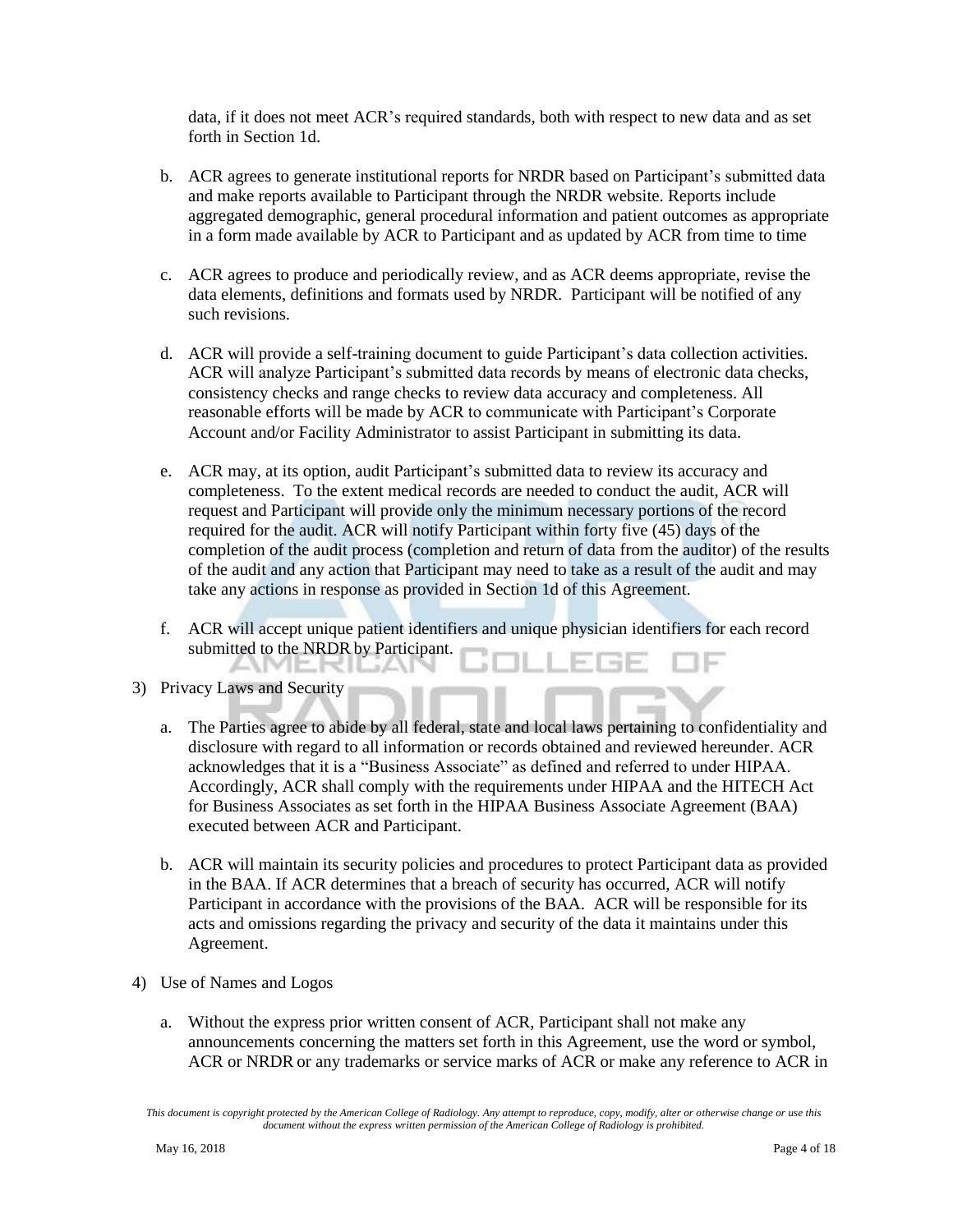any advertising or promotional material, letterhead, symbol or logo, or other communication that is not strictly internal to Participant, or in any other manner, including, without limitation, press releases or lists.

- b. Without the express prior written consent of Participant, ACR shall not use Participant's logos, trademarks or service marks of Participant.
- 5) Data and Copyright Ownership
	- a. The data for individual patients submitted by Participant shall be the exclusive property of Participant, subject to the rights, if any, of Participant's patients in Individually Identifiable Health Information, and subject to the rights granted to ACR in this Agreement and the HIPAA BAA. Participant hereby agrees the return of that information is not feasible as it has been integrated into NRDR. Participant grants to ACR a perpetual, enterprise-wide, royaltyfree license, that is worldwide and in all forms and all media (including derivative works), to use the data of individual patients submitted by Participant in such manner that is consistent with this Agreement and the HIPAA BAA. To the extent ACR develops de-identified or similar data that are not Individually Identifiable Health Information from the data submitted by Participant for individual patients, ACR shall exclusively own such data and any derivative works from it, as Intellectual Property Rights owned by ACR and may use such data and derivative works in publication and quality improvement research. ACR expressly agrees that such data exclude any and all Individually Identifiable Health Information received from Participant, and any information that identifies Participant.
	- b. All Intellectual Property Rights and title to all proprietary information in and rights to any software, database, any data submitted and accepted by ACR for use in the NRDR, aggregate data and the compilation of the same with any other data received in connection with the NRDR and any derivative works using the registry including, without limitation, any reports, calculations and models based thereon and de-identified data as described in Section 5a, including without limitation all copyrights, patent rights, trademarks, trade secret rights, and any other rights and interest in any of the foregoing shall be and remain at all times for all purposes with ACR. For purposes of this Agreement, "Intellectual Property Rights" means all, or any intermediate version or portion, of any formulas, processes, outlines, algorithms, ideas, inventions, know how, techniques, intangible, proprietary and industrial property rights and all intangible and derivative works thereof, including without limitation any and all now known or hereafter existing, in and to (i) trademarks, trade name, service marks, slogans, domain names, uniform resource locators or logos; (ii) copyrights, moral rights, and other rights in works of authorship, including, but not limited to, compilations of data, (iii) patents and patent applications, patentable ideas, inventions and innovations; (iv) know-how and trade secrets; and (v) registrations, applications, renewals, extensions, continuations, divisions or reissues of the foregoing. To the extent permitted by HIPAA, ACR reserves the right to use Participant's De-identified Data, protected health information ("PHI") or create a Limited Data Set in electronic or other format to support ongoing improvements and enhancements to the NRDR. Once Participant data are accepted by ACR into the NRDR for analysis and reporting, these data become part of the NRDR aggregate data and they cannot be retracted from the NRDR by Participant. Information to which ACR has access or ownership under this Section 5 shall not be considered Confidential Information to be returned to Participant under Section 8.

*This document is copyright protected by the American College of Radiology. Any attempt to reproduce, copy, modify, alter or otherwise change or use this document without the express written permission of the American College of Radiology is prohibited.*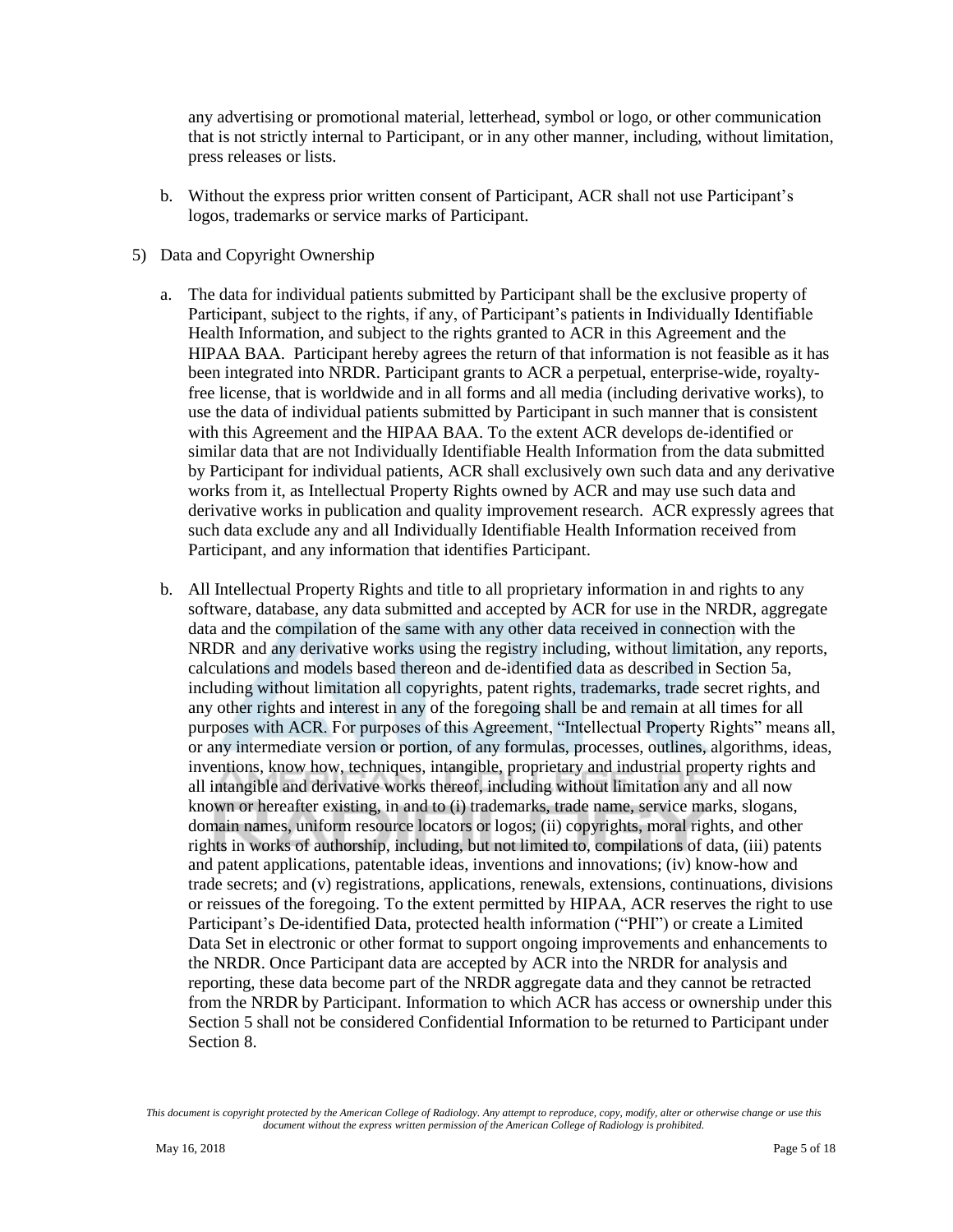- c. If Participant desires to publish or otherwise distribute or use, in whole or in part, any aggregate data or reports provided by ACR or produced in connection with or derived from the NRDR, with the exception of strictly internal use within Participant as defined above, Participant must first obtain the prior express written consent of ACR. To the extent Participant is permitted to publish aggregate data, such aggregate data and any related information published in connection with it must be reviewed and approved by ACR prior to publication.
- 6) Participant agrees to pay all invoiced balances for participation. Except as set forth in Section 7, all fees are non-refundable.
- 7) This Agreement shall be effective until December 31of the current year, then renew automatically for additional one (1) year terms unless Participant provides ACR with ninety (90) days advance written notice of its desire to terminate this Agreement in its entirety or to withdraw from participation in any of the databases. Participant shall have at least ninety (90) days advance written notice prior to any fee increase. In the event ACR terminates this Agreement without cause, ACR will refund to Participant a pro-rated portion of any prepaid fees for the remainder of the Term.
	- a. Either Party may terminate this Agreement without cause by providing the other with at least ninety (90) days written notice.
	- b. ACR reserves the right to immediately terminate this Agreement and Participant's participation in the NRDR if it determines that any one year of Participant's data are noncompliant with NRDR standards or otherwise unacceptable for inclusion in NRDR national reporting data. ACR may, in its sole discretion, provide Participant with the opportunity to cure the inadequate data as stated in Section 1d without affecting ACR's rights to terminate this Agreement under this Section or otherwise.
	- c. Upon termination of this Agreement Participant agrees that it shall not use NRDR software or the NRDR dataset for collecting and reporting data or any other purpose without ACR's express written consent, except as necessary to wind down Participant's participation in NRDR.
- 8) Confidentiality
	- a. For the purposes of this Agreement, "Confidential Information" means any software, material, data or business, financial, operational, customer, vendor and other information disclosed by one Party to the other and not generally known by or disclosed to the public or known to the receiving Party solely by reason of the negotiation or performance of this Agreement, and shall include, without limitation, the terms of this Agreement. Each Party shall maintain all of the other Party's Confidential Information in strict confidence and will protect such information with the same degree of care that such Party exercises with its own Confidential Information, but in no event with less than a reasonable degree of care. Except as provided in this Agreement, a Party shall not use or disclose any Confidential Information of the other Party in any manner without the express prior written consent of such Party. Access to and use of any Confidential Information shall be restricted to those employees and persons within a Party's organization with known discretion and with a need to use the information to perform such Party's obligations under this Agreement or for purposes of a Party's

*This document is copyright protected by the American College of Radiology. Any attempt to reproduce, copy, modify, alter or otherwise change or use this document without the express written permission of the American College of Radiology is prohibited.*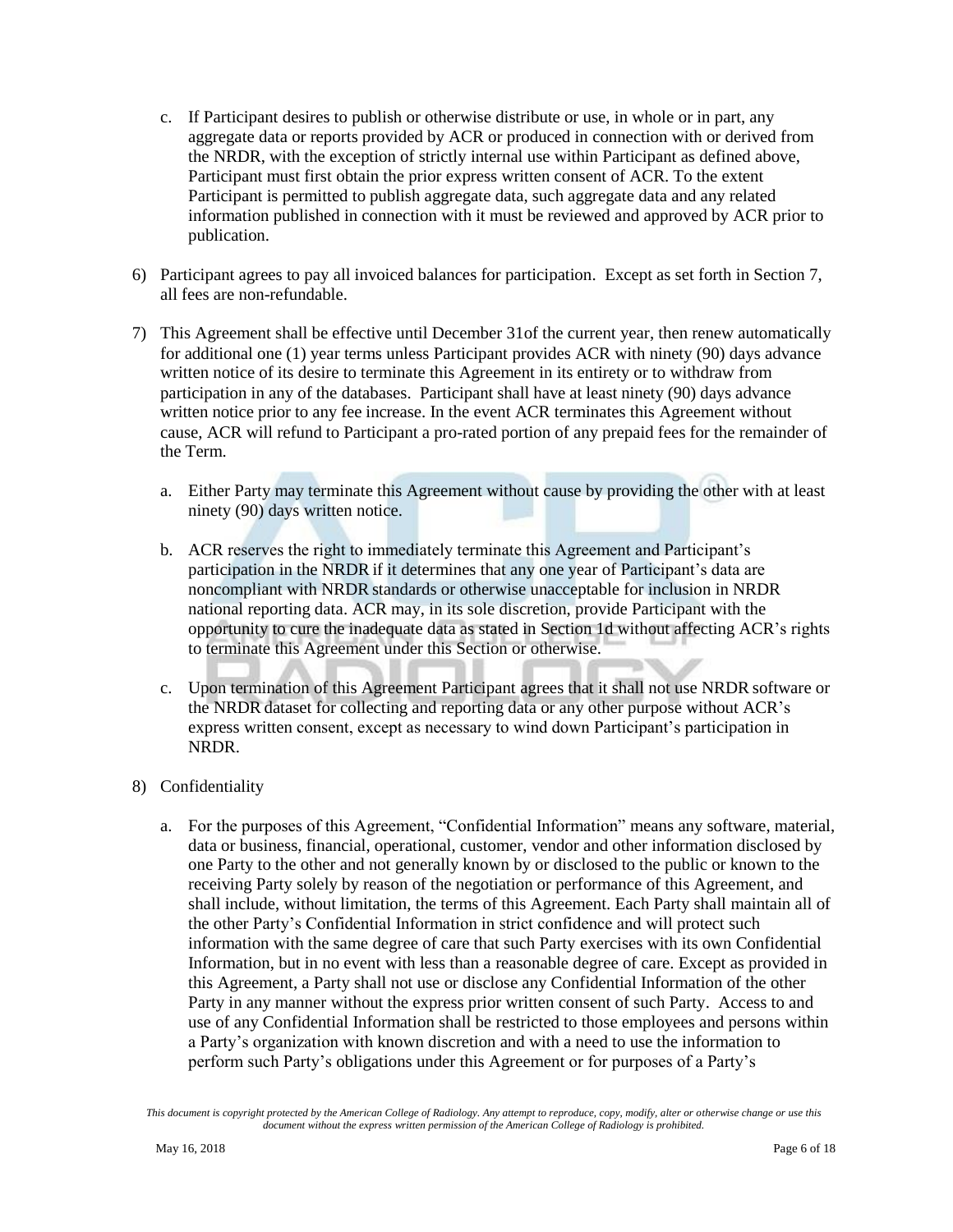administration or management, as necessary. A Party's consultants, subcontractors and business partners shall be included within the meaning of "persons within a Party's organization," provided that such consultants, subcontractors and business partners have executed a non-disclosure or confidentiality agreement with provisions no less stringent than those applicable to such Party under this Agreement, and such Party shall make such signed agreements available to the other Party upon request. Notwithstanding anything herein to the contrary, Confidential Information shall not include information that is: (a) already known to or otherwise in the possession of a Party at the time of receipt from the other Party and that was not known or received as the result of violation of any obligation of confidentiality; (b) publicly available or otherwise in the public domain prior to disclosure by a Party; (c) rightfully obtained by a Party from any third party having a right to disclose such information without restriction and without breach of any confidentiality obligation by such third party; (d) developed by a Party independent of any disclosure hereunder, as evidenced by detailed written records made in the normal course of Participant's business during the development process; (e) disclosed pursuant to the requirements of law, or; (f) disclosed pursuant to the order of a court or administrative body of competent jurisdiction or a government agency, provided that the Party receiving such order shall, if permitted by law, notify the other prior to such disclosure and shall cooperate with the other Party in the event such Party elects to legally contest, request confidential treatment, or otherwise avoid such disclosure.

- b. Except as otherwise provided herein, all of a Party's Confidential Information disclosed to the other Party, and all copies thereof, shall be and remain the property of the disclosing Party. All such Confidential Information and any and all copies and reproductions thereof shall, upon the expiration or termination of this Agreement for any reason, or within fifteen (15) days of written request by the disclosing Party, be promptly returned to it, or destroyed, at the disclosing Party's direction. In the event of such requested destruction, the Party receiving such request shall provide to the other Party written certification of compliance therewith within fifteen (15) days of such written request. Notwithstanding the provisions of this Section 8, any information governed by Sections 5a or 5b or the provisions of the HIPAA BAA shall be governed, respectively, by those Sections of this Agreement, as applicable.
- 9) Indemnification
	- a. ACR will indemnify, defend, and hold Participant and its employees, officers, directors, agents, contractors and business partners (collectively the "Participant Indemnities") harmless from any third party claim, demand, cause of action, lawsuit or proceeding brought against Participant based upon 1) any gross negligence or willful misconduct on the part of ACR; 2) any errors or inaccuracies contained in the data as created or derived by ACR; 3) any claim that is based, in whole or in part, on a breach of any warranty, representation or covenant made by ACR under this Agreement, including but not limited to any third party lawsuit or proceeding brought against Participant or any of the Participant Indemnities based upon a claim that any data created or derived by ACR infringe any third party rights. Such indemnification shall include: (1) all reasonable attorneys' fees and costs associated with defense of such claim; (2) all damages and costs finally awarded; and (3) the full cost of any settlement entered into by ACR. Such indemnification obligation is contingent on Participant (i) notifying ACR of any such claim within thirty (30) days of Participant's notice of such claim; provided, however, a failure to give prompt notice of a claim shall not relieve ACR of any of its obligations hereunder except to the extent that ACR is actually prejudiced by such failure, (ii) providing ACR with reasonable information, assistance and cooperation in

*This document is copyright protected by the American College of Radiology. Any attempt to reproduce, copy, modify, alter or otherwise change or use this document without the express written permission of the American College of Radiology is prohibited.*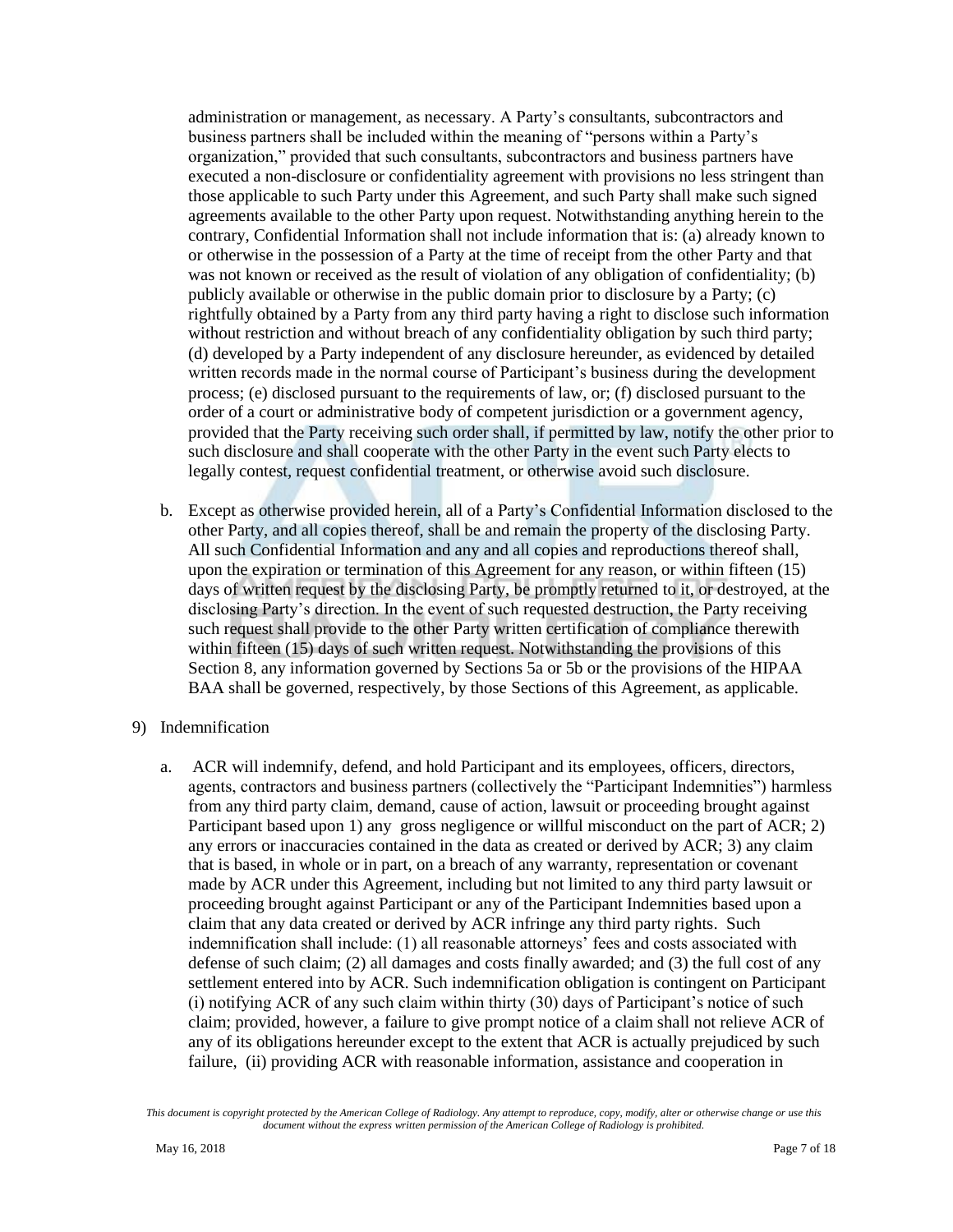defending the lawsuit or proceeding (to the extent requested by ACR), and (iii) giving ACR full control and sole authority over the defense and settlement of such claim. ACR will not enter into any settlement or compromise of any such claim without Participant's prior consent, which shall not be unreasonably withheld.

- b. Participant will indemnify, defend, and hold ACR and ACR's employees, officers, directors, agents, contractors and business partners (collectively "ACR Indemnitees") harmless from any third party claim, demand, cause of action lawsuit or proceeding brought against one or more ACR Indemnitees based upon (1) any errors or inaccuracies contained in the data as delivered by Participant to ACR; (2) any medical treatment, diagnosis or prescription rendered by Participants or its agents (including physicians and healthcare professionals); (3) Participant failing to have all rights in the data necessary to participate in NRDR and to disclose such information to ACR; (4) the use of NRDR report in connection with any quality assurance, peer review, or similar administrative or judicial proceeding, and (5) any claim that is based, in whole or in part, on a breach of any warranty, representation or covenant made by Participant under this Agreement, including but not limited to any third party lawsuit or proceeding brought against ACR or any of the ACR Indemnitees based upon a claim that any data submitted by Participant infringe any third party rights. Participant's indemnification shall include (i) all reasonable attorneys' fees and costs associated with defense of such claim; provided, however, a failure to give prompt notice of a claim shall not relieve Participant of any of its obligations hereunder except to the extent that Participant is actually prejudiced by such failure (ii) all damages and costs finally awarded; and (iii) the full cost of any settlement entered into by Participant. Such indemnification obligation is contingent on ACR (i) notifying Participant of any such claim within thirty (30) days of ACR's notice of such claim, (ii) providing Participant with reasonable information, assistance and cooperation in defending the lawsuit or proceeding (to the extent requested by Participant), and (iii) giving Participant full control and sole authority over the defense and settlement of such claim. Participant will not enter into any settlement or compromise of any such claim without ACR's prior consent, which shall not be unreasonably withheld.
- 10) The aggregate liability of ACR Indemnitees under this Agreement for any and all claims and causes of action including without limitation any action predicated on indemnification as set forth in Section 9a above, other than with respect to liability or damages for HIPAA data Breaches, shall be limited to and not exceed the amount of any fees paid by Participant in the year the liability arose, regardless of whether ACR has been advised of the possibility of such damages or any remedy set forth herein fails of its essential purpose or otherwise. The ACR Indemnitees shall not be liable for any other damages or costs, including costs of procurement of substitutes, loss of profits, loss of activity data or other information, inability to access the services or software, interruption of business, or for any other special, consequential or incidental damages, however caused, whether, without limitation, for breach of warranty, contract, tort, infringement, negligence, strict liability or otherwise. Participant acknowledges that the NRDR fees and business model reflects this allocation of risk.
- 11) ACR agrees to perform the obligations as may be from time to time specified for subcontractors in Social Security Act Section  $1861(v)(1)(I)$  and the regulations promulgated in implementation thereof (initially codified at 42 C.F.R. Section 420.300 et seq.), including providing the Comptroller General of the United States, the United States Department of Health and Human Services, and their duly authorized representatives access to this contract, books, documents, and records related to this agreement until the expiration of four

*This document is copyright protected by the American College of Radiology. Any attempt to reproduce, copy, modify, alter or otherwise change or use this document without the express written permission of the American College of Radiology is prohibited.*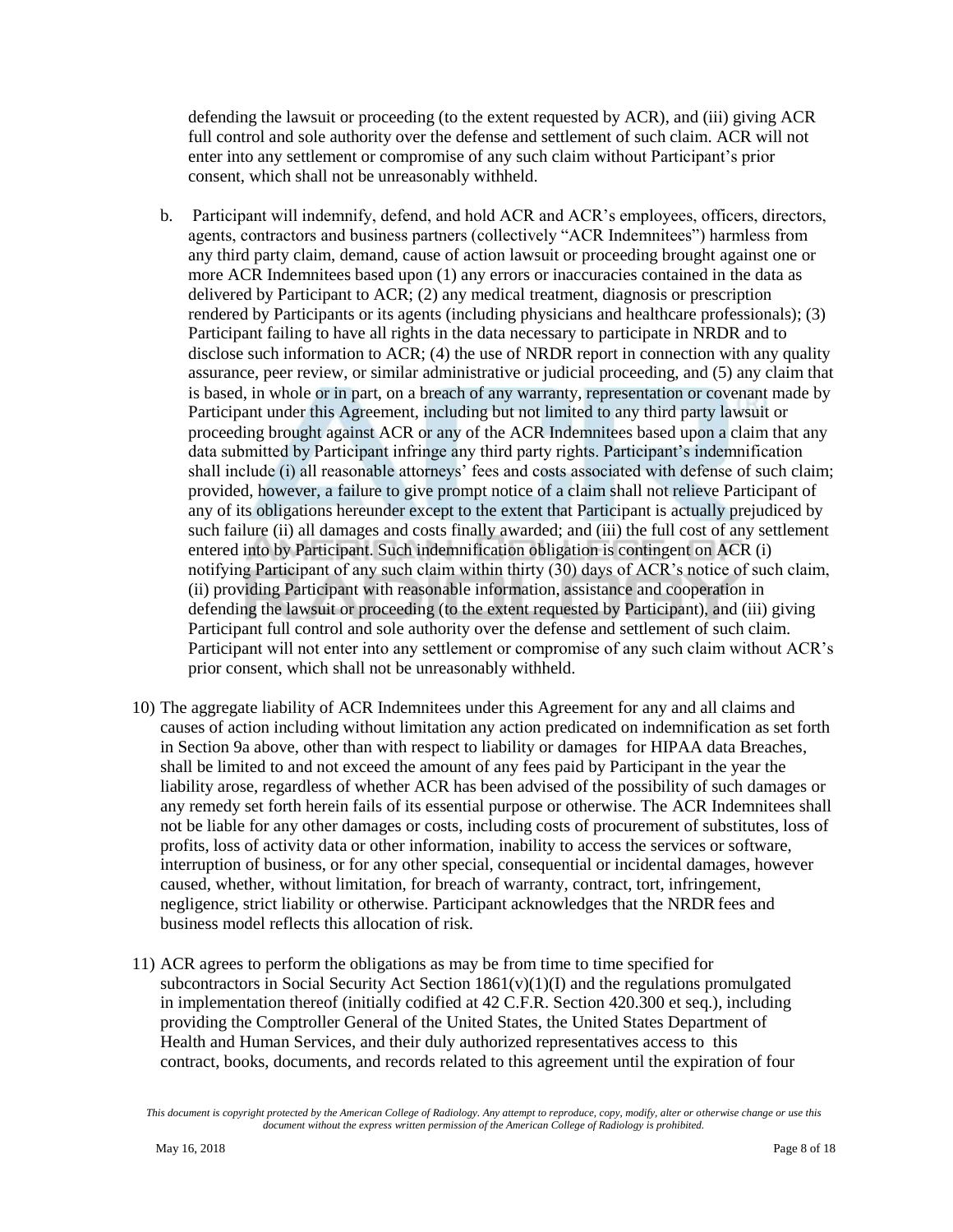- (4) years after the services are furnished under the contract or subcontract.
- 12) ACR shall maintain or cause to be maintained at all times during the term of this Agreement, at no additional cost to Participant, general liability insurance in an amount not less than \$1 million per occurrence and \$2 million annual aggregate, and cyberliability insurance in an amount not less than \$5 million annual aggregate.
- 13) All notices and demands of any kind or nature which either Party to this Agreement may be required or may desire to serve upon the other in connection with this Agreement shall be in writing, and may be served personally, by registered or certified United States mail, or by overnight courier (e.g., FedEx, DHL, or UPS) to the Corporate Account Administrator on file for this Corporate Account.

If to ACR: ATTN: NRDR Data Registry American College of Radiology 1891 Preston White Drive Reston, VA 20191

Service of such notice or demand so made shall be deemed complete on the day of actual delivery.

- 14) The relationship of the Parties to this Agreement is that of independent contractors and not that of master and servant, principal and agent, employer and employee, or partners or joint venturers.
- 15) This Agreement may be executed in one or more counterparts, each of which shall be deemed an original and all of which taken together shall constitute one and the same instrument.
- 16) A waiver by either Party to this Agreement of any of its items or conditions in any one instance shall not be deemed or construed to be a general waiver of such term or condition or a waiver of any subsequent breach.
- 17) All provisions of this Agreement are severable. If any provision or portion hereof is determined to be unenforceable by a court of competent jurisdiction then the rest of the Agreement shall remain in full effect, provided that its general purposes remain reasonably capable of being effected.
- 18) This Agreement and any subsequent addendums executed by the Parties (a) constitute the entire Agreement between the Parties with respect to the subject matter; (b) supersede and replace all prior agreements, oral or written, between the Parties relating to the subject matter; and (c), except as otherwise indicated, may not be modified or otherwise changed in any manner except by a written instrument executed by both Parties.
- 19) The following sections of this Agreement survive its termination, for any reason: Sections 3,4, 5, 8, 9, 10 and 11 and the HIPAA BAA.
- 20) The parties agree there are no third party beneficiaries, intended or otherwise, to this Agreement, including without limitation, patients of Participant.
- 21) ACR warrants that neither it nor its principals or employees are, or have been, excluded, debarred, suspended, proposed for debarment, or declared ineligible from participation in any federally funded program ("Exclusion"). ACR shall immediately notify Participant of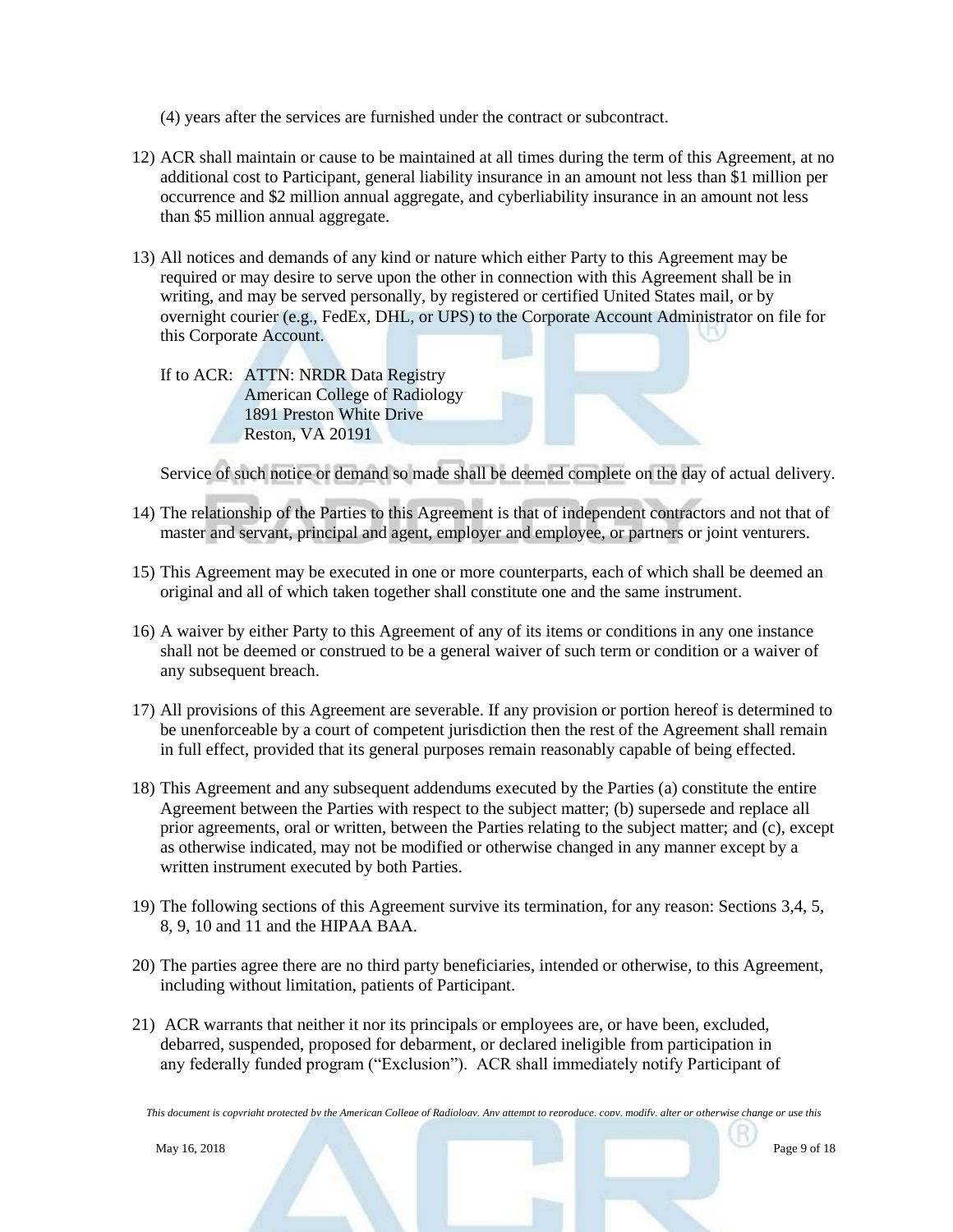any threatened or actual Exclusion of which it becomes aware. If ACR is so debarred, suspended, or excluded, Participant may immediately terminate this Agreement.

IN WITNESS WHEREOF, each of the Parties hereto has caused this Agreement to be executed as of \_\_\_\_\_\_\_\_\_\_\_\_\_\_\_\_\_\_\_\_\_\_\_\_\_\_\_\_\_(date):

# **AMERICAN COLLEGE OF RADIOLOGY**

Date: $\frac{May 16, 2018}{By:}$ 

Name: Mythreyi Bhargavan-Chatfield, PhD Title: Executive Vice President for Quality and Safety

The undersigned Participant-signatory acknowledges that he/she has the legal authority to execute this Agreement on behalf of Participant including any facility submitting data pursuant to this agreement.

#### **PARTICIPANT**

| Date:<br><u> 1989 - Johann Johann Harrison, markan basar da</u> |        | (Signature) |
|-----------------------------------------------------------------|--------|-------------|
|                                                                 |        |             |
|                                                                 |        | Title:      |
|                                                                 | Email: |             |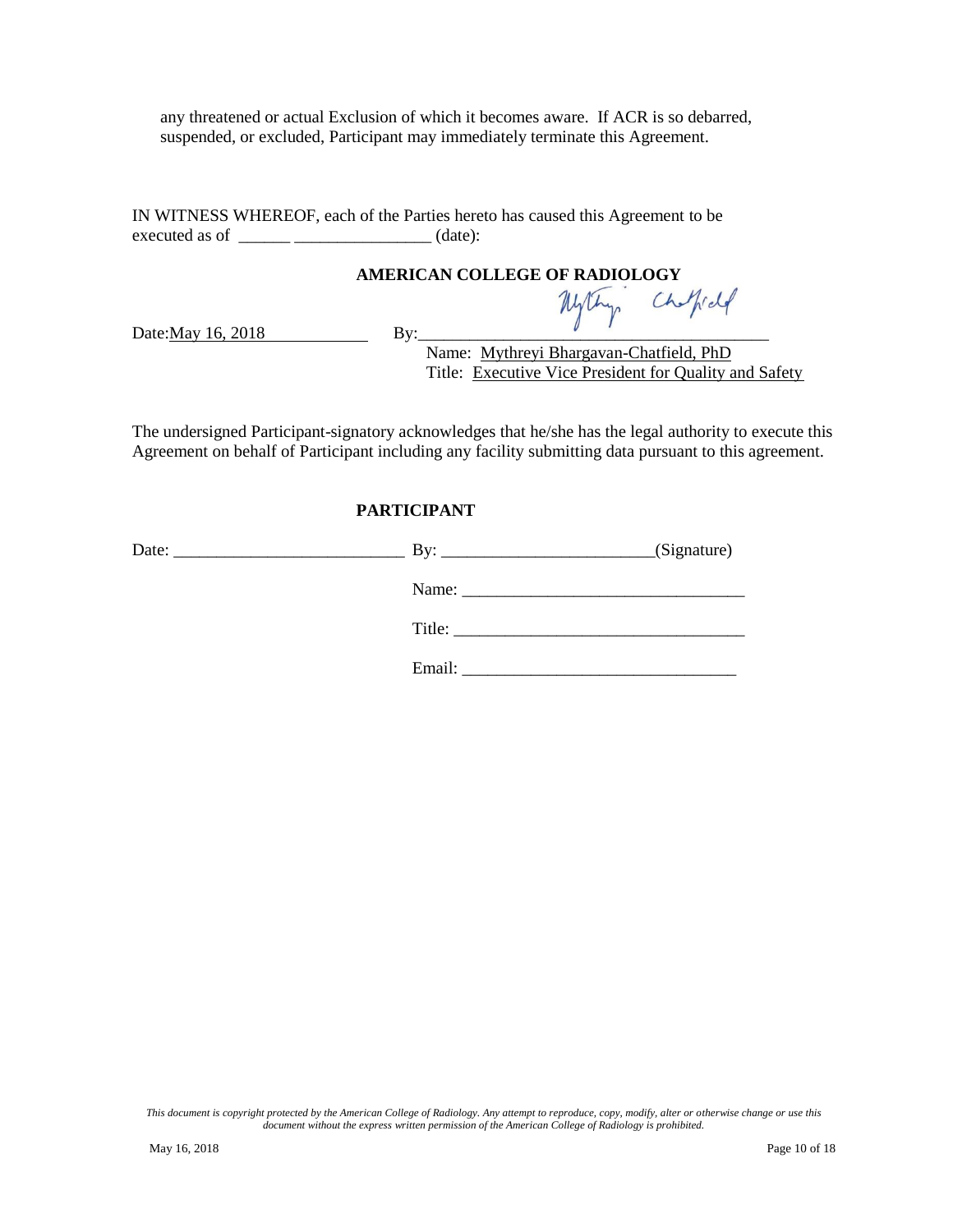#### **PRIVILEGED and CONFIDENTIAL PEER REVIEW Code of Virginia 8.01-581.17**



### **BUSINESS ASSOCIATE AGREEMENT**

This Business Associate Agreement (BAA) is entered into by and between (Covered Entity) and the **American College of Radiology** (Business Associate) as of the date of last signature below.

WHEREAS, Covered Entity has a business relationship with Business Associate as evidenced by a separate agreement (Underlying Agreement) under which Business Associate performs or assists Covered Entity with a function or activity involving the use or disclosure of Protected Health Information (PHI), as that term is defined under the Health Insurance Portability and Accountability Act of 1996 (HIPAA). For purposes of this Agreement the definition of PHI includes electronic PHI.

WHEREAS, Covered Entity and Business Associate desire to comply with the requirements and regulations promulgated pursuant to HIPAA, which privacy regulations are codified at 45 CFR, Parts 160 and 164, and which security regulations are codified at 45 CFR, Parts 160, 162 and 164, and as amended by the American Recovery and Reinvestment Act of 2009 (ARRA), which pertinent provisions are found in Subtitle D of the Health Information Technology of Economic and Clinical Health Act (HITECH Act), 42 USC Sections 17921, 17931-17932 and 17934, further modified by 45 CFR Parts 160 and 164, dated January 25, 2013, and hereafter described as the HITECH Final Rule. In all other matters, so long as not inconsistent with HIPAA, the HITECH Act or attendant regulations, the provisions of the Underlying Agreement are binding.

WHEREAS, Covered Entity and Business Associate desire to enter into an agreement as required by 45 CFR 164.502(e) to provide satisfactory assurances to Covered Entity that Business Associate will appropriately safeguard PHI disclosed to it pursuant to any and all contracts with Covered Entity.

THEREFORE, in consideration of the mutual covenants contained herein, and for good and lawful consideration as set forth in the Underlying Agreement, Covered Entity and Business Associate enter into this Agreement for the purpose of ensuring compliance with the requirements of HIPAA, its implementing regulations, the HITECH Act and the Final Rule, and intending to be legally bound, the Parties hereby agree as follows: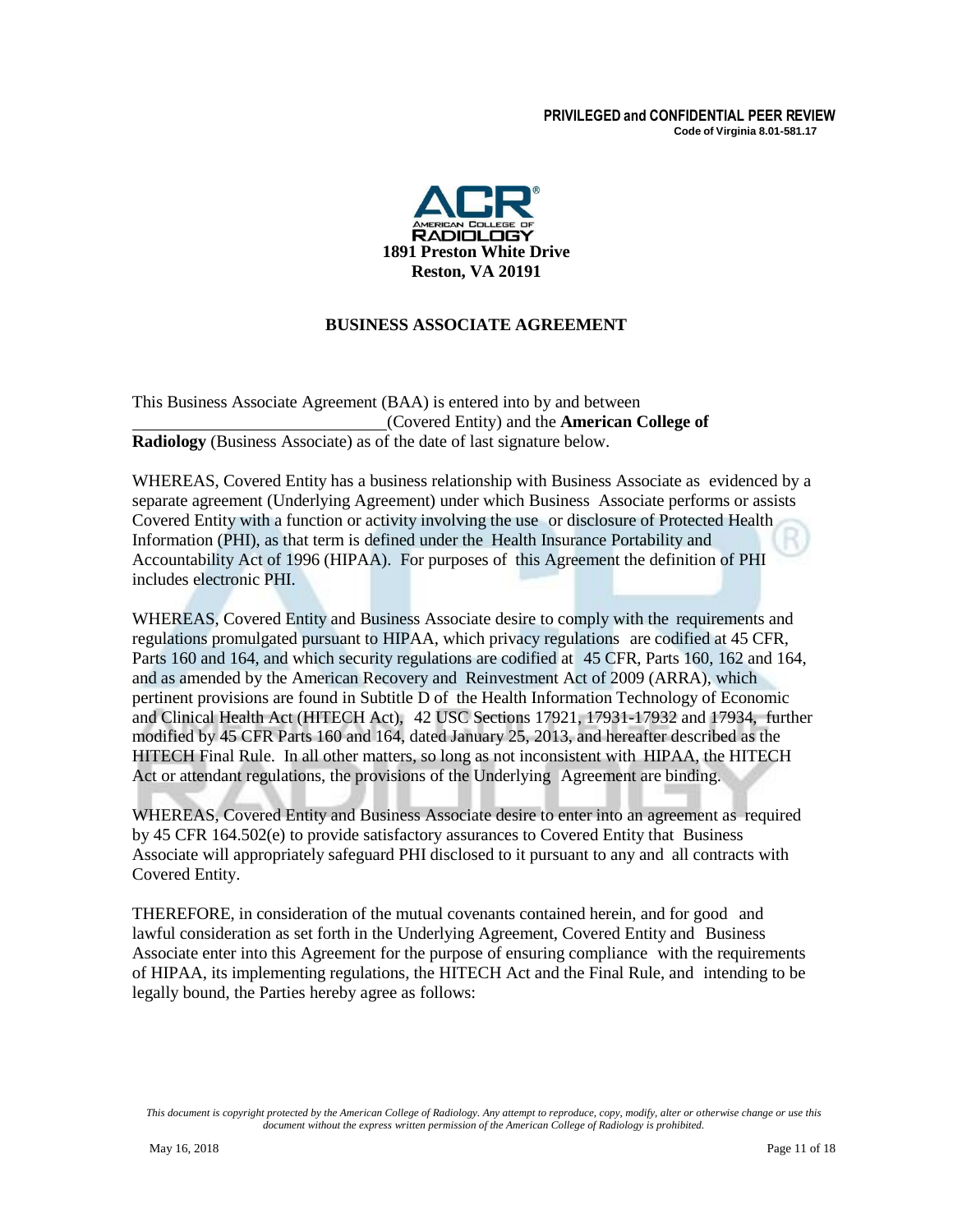1. **Definitions.** All terms and phrases in this Agreement shall have the same meanings as set forth in HIPAA, 45 CFR Parts 160, 162 and 164, Subparts A through E, and as amended by the HITECH Act and the Final Rule.

#### 2. **Permitted Uses and Disclosures by Business Associate**

A. Except as otherwise limited in this BAA, Business Associate may use or disclose PHI to perform functions, activities or services for, or on behalf of Covered Entity as specified in the Underlying Agreement, provided that such use or disclosure would not violate HIPAA, the Privacy or Security Rules or the HITECH Act if done by Covered Entity.

B. Except as otherwise limited in this BAA, Business Associate may use PHI for the proper management and administration of Business Associate or to carry out the legal responsibilities of Business Associate, including reporting violations of the law to appropriate Federal and State authorities, consistent with CFR 164.502(j)(1).

C. Except as otherwise limited by this BAA, Business Associate may disclose PHI for the proper management and administration of Business Associate, provided that such disclosures are for the purpose of performing Business Associate's obligations under the Underlying Agreement or are required by law or Business Associate obtains reasonable assurances from any third party to whom PHI is disclosed that it will remain confidential and used or further disclosed only as required by law or for the purpose for which it was disclosed to the third party and the third party notifies Business Associate within five (5) business days of any instances of which it becomes aware in which the confidentiality of the information has been breached.

D. Business Associate may use PHI to provide Data Aggregation services to Covered Entity as permitted by 45 CFR  $164.504(e)(2)(i)(B)$  to the extent specifically required under the Agreement.

E. Business Associate shall not use or disclose PHI for fundraising or marketing purposes nor shall Business Associate receive indirectly or directly any remuneration in exchange for any PHI or any other purpose not permitted by this Agreement, the Underlying Agreement, the Privacy Rule or HITECH Act or the Final Rule.

#### 3. **Obligations and Activities of Business Associate**

A. Business Associate shall not use or further disclose PHI other than as permitted or required by this BAA or as required by law.

B. Business Associate shall use appropriate safeguards as required by HIPAA and the HITECH Act to prevent use or disclosure of PHI not provided for by this BAA or the Underlying Agreement, including but not limited to administrative, physical and technical safeguards as defined in the Security Rule, 45 CFR Part 164, Subpart C, including using appropriate safeguards for electronic PHI..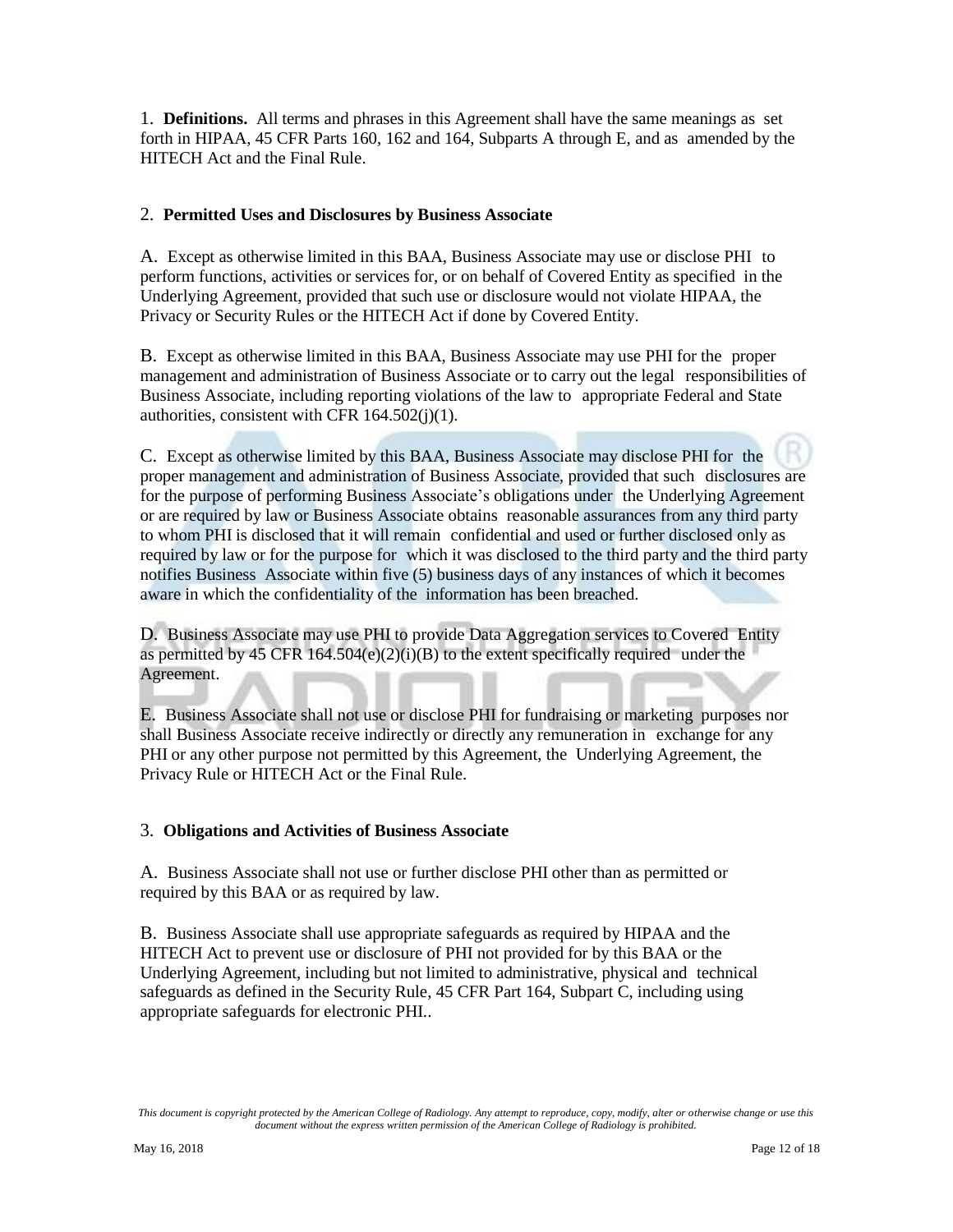C. Business Associate shall ensure that any subcontractor to whom it provides PHI received from, or created or received by Business Associate on behalf of Covered Entity, agrees in writing to the same restrictions and conditions that apply through this BAA to Business Associate with respect to such information. In the event that Business Associate creates, maintains, receives or transmits electronic PHI on behalf of Covered Entity, Business Associate shall implement appropriate safeguards as mentioned in Section 3(B) above with respect to such electronic PHI.

D. Business Associate shall report to Covered Entity within five (5) business days any use or disclosure of PHI or an Individual's information not provided for by this BAA, including without limitation any Breach of PHI, Unsecured PHI or an Individual's information, and any Security Incident that compromises PHI or an Individual's information of which Business Associate becomes aware.

E. Business Associate shall, in consultation with the Covered Entity, take any action necessary to mitigate, to the extent practical, any harmful effect that is known to Business Associate of a Security Incident, and of any use or disclosure not provided for by this BAA.

F. If Business Associate maintains PHI in a Designated Record set, Business Associate shall:

(1) Provide access, at the request of the Covered Entity, in a time and manner mutually agreed upon in good faith by both parties, to PHI in a Designated Record set, to Covered Entity, or as directed by Covered Entity, to an individual in order to meet the requirements under 45 CFR 164.524, including requirements relating to access to electronic PHI; and

(2) Make any amendments to PHI in a designated Record Set that Covered Entity directs or agrees to pursuant to 45 CFR 164.526 at the request of Covered Entity or an individual, and in a time and manner mutually agreed upon in good faith by both parties.

G. Business Associate agrees to make its internal practices, books and records, including policies and procedures relating to the use and disclosure of PHI received from, or created or received by Business Associate on behalf of Covered Entity available to the Secretary, for purposes of the Secretary determining Covered Entity's or Business Associate's compliance with HIPAA.

H. Business Associate shall make available to Covered Entity the information required to provide an accounting of disclosures to enable Covered Entity to fulfill its obligations under the Privacy Rule, the HITECH Act and the Final Rule. Such information for an accounting will be collected and maintained by Business Associate for at least six (6) years prior to the request. The accounting should include (1) the date of disclosure, (2) the name of the entity or person, and address if known, who received the PHI, (3) a brief description of PHI disclosed, and (4) a brief statement of the purpose of the disclosure. In the event that a request for accounting is delivered directly to Business Associate, Business Associate will promptly forward the request to Covered Entity.

I . Business Associate acknowledges that if it violates any of the requirements provided under this BAA, Business Associate will be subject to the same civil and criminal

*This document is copyright protected by the American College of Radiology. Any attempt to reproduce, copy, modify, alter or otherwise change or use this document without the express written permission of the American College of Radiology is prohibited.*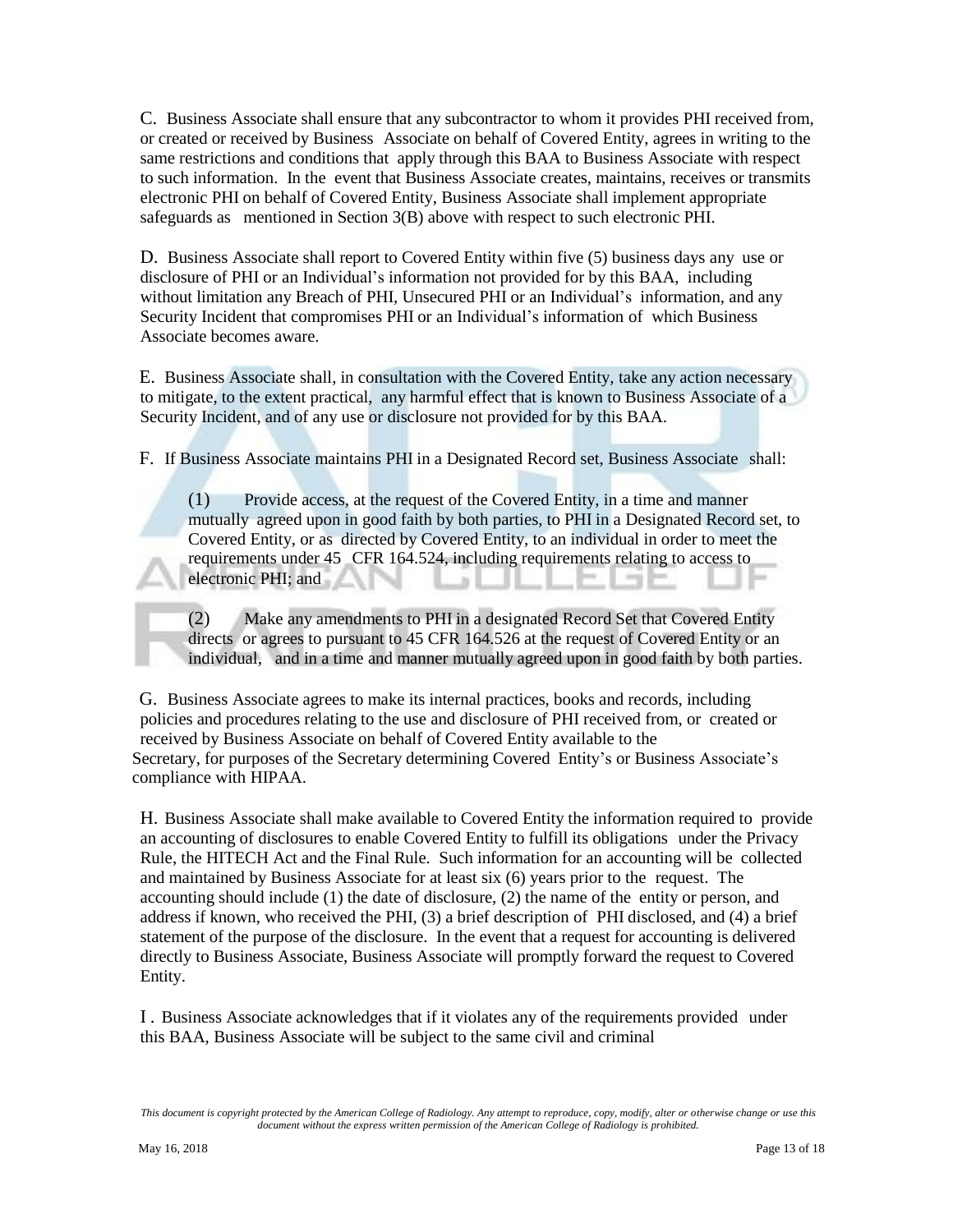penalties that a Covered Entity would be subject to if such Covered Entity violated the same requirements.

J. Business Associate shall implement and maintain safeguards as necessary to ensure that all PHI is used or disclosed only as authorized under HIPAA, the HITECH standards, the Final Rule and this BAA. Business Associate agrees to assess potential risks and vulnerabilities to PHI in its possession and develop, implement and maintain the administrative, physical and technical safeguards required by the HIPAA and HITECH standards that protect the confidentiality, availability and integrity of the PHI that Business Associate creates, receives, maintains or transmits on behalf of the Covered Entity. Business Associate also agrees to implement policies and procedures required under the Final Rule that address Business Associate's compliance with applicable HIPAA standards and its efforts to detect, prevent and mitigate the risks of identity theft from the improper use and/or disclosure of an Individual's information.

#### 4. **Obligations of Covered Entity**

A. It is the responsibility of Covered Entity to notify patients of any breach of PHI, including any breach of PHI involving more than 500 individuals. At no time is Business Associate to contact or speak directly to any of Covered Entity's patients/individuals who are the subject of a breach or to the media regarding any such breach. Business Associate shall cooperate with Covered Entity as necessary to provide notification and any details pertaining to any breach.

B. Covered Entity shall provide Business Associate with the Notice of Privacy Practices that Covered Entity produces in accordance with 45 CFR 164.520, as well as any changes to such Notice to the extent they may affect Business Associate's use or disclosure of PHI; Business Associate shall comply with such Notice of Privacy Practices.

C. Covered Entity shall provide Business Associate with any changes in, or revocation of, permission by individual to use or disclose PHI, if such changes affect Business Associate's permitted or required uses and disclosures. Business Associate shall act promptly upon notification of any such change to ensure that its future uses and disclosures of PHI comply with such a change. Covered Entity shall notify Business Associate of any restriction to the use or disclosure of PHI that Covered Entity has agreed to in accordance with 45 CFR 164.522 to the extent such restriction relates to PHI used or disclosed by Business Associate. Business Associate shall act promptly upon notification of any such restriction to ensure that its future uses or disclosures of PHI comply with such restriction.

D. Covered Entity shall not request Business Associate to use or disclose PHI in any manner that would not be permissible under HIPAA or the HITECH standards if done by Covered Entity.

#### 5. **Term and Termination**

A. The obligations of Business Associate shall commence on the Effective Date and shall terminate when the Agreement terminates and all of the PHI provided by Covered Entity to Business Associate, or created or received by Business Associate on behalf of Covered Entity is destroyed or returned to Covered Entity, or if it is not feasible to return or destroy PHI, the terms of this Agreement are extended to cover such information and survive termination of this

*This document is copyright protected by the American College of Radiology. Any attempt to reproduce, copy, modify, alter or otherwise change or use this document without the express written permission of the American College of Radiology is prohibited.*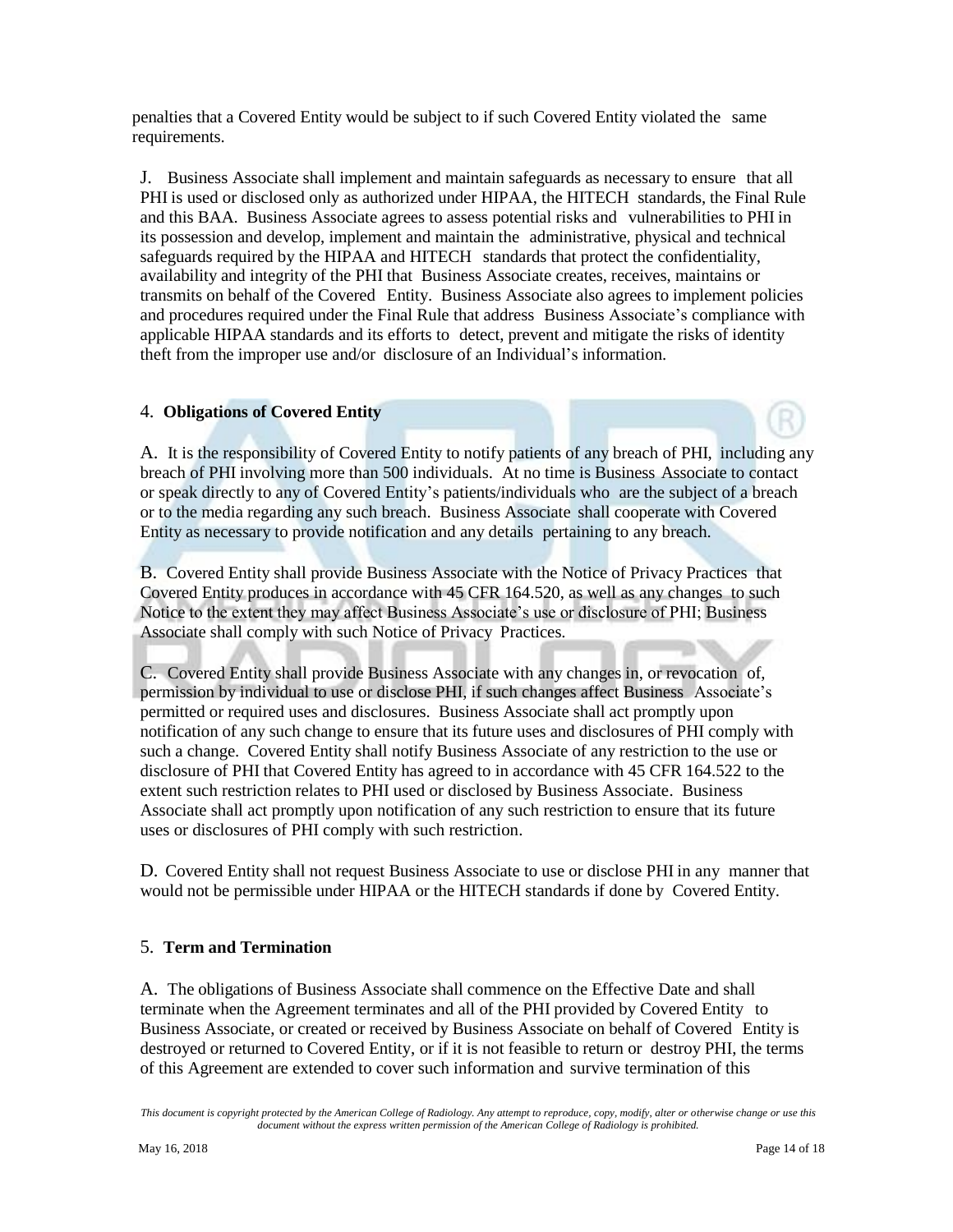#### Agreement.

B. Upon Covered Entity's knowledge of a material breach by Business Associate to the terms of this Agreement, Covered Entity shall provide an opportunity for Business Associate to cure the breach or end the violation upon mutually agreeable terms. If Business Associate does not cure the breach or end the violation according to such terms, or if Covered Entity and Business Associate are unable to agree upon such terms, Covered Entity may terminate this Agreement and any Underlying Agreement between Covered Entity and Business Associate which is the subject of such breach.

C. In the event Business Associate has breached a material term of this Agreement and a cure is not possible, Covered Entity may immediately terminate this Agreement and any Underlying Agreement between Covered Entity and Business Associate which is the subject of such breach.

### 6. **Effect of Termination**

A. Except as provided in Section 6(B) of this BAA, upon termination of the Underlying Agreement or this BAA, for any reason, Business Associate shall return or destroy all PHI received from Covered Entity, or created or received by Business Associate on behalf of Covered Entity. This provision shall apply to PHI that is in the possession of any subcontractors or agents of Business Associate. Business Associate shall retain no copies of PHI.

B. In the event that Business Associate determines that returning or destroying the PHI is not feasible and unless the Underlying Agreement already specifies that return or destruction of PHI is not feasible, Business Associate shall provide Covered Entity notification of the conditions that make return or destruction of PHI not possible. Upon mutual agreement of the parties that return or destruction is not feasible, Business Associate shall extend the protections of this BAA to such PHI and limit further uses and disclosures of such PHI to those purposes that make the return or destruction not feasible for so long as Business Associate maintains such PHI.

#### **Notwithstanding the termination provisions of this BAA, the provisions of Section 6 shall survive termination of this BAA.**

#### 7. **Miscellaneous**

A. Business Associate acknowledges that Business Associate has no ownership rights with respect to Covered Entity's PHI.

B. The parties understand and agree that the terms of this BAA are reasonable and necessary to protect the interests of the Covered Entity and the Business Associate. The parties further agree that Covered Entity would suffer irreparable harm if the Business Associate breached this BAA. Thus, in addition to any other rights or remedies the Covered Entity may have, the Covered Entity shall be entitled to obtain injunctive relief to enforce the terms of this BAA.

C. Any ambiguity in the terms of this BAA shall be resolved in favor of a meaning that permits the parties to comply with the HIPAA, HITECH and the Final Rule.

*This document is copyright protected by the American College of Radiology. Any attempt to reproduce, copy, modify, alter or otherwise change or use this document without the express written permission of the American College of Radiology is prohibited.*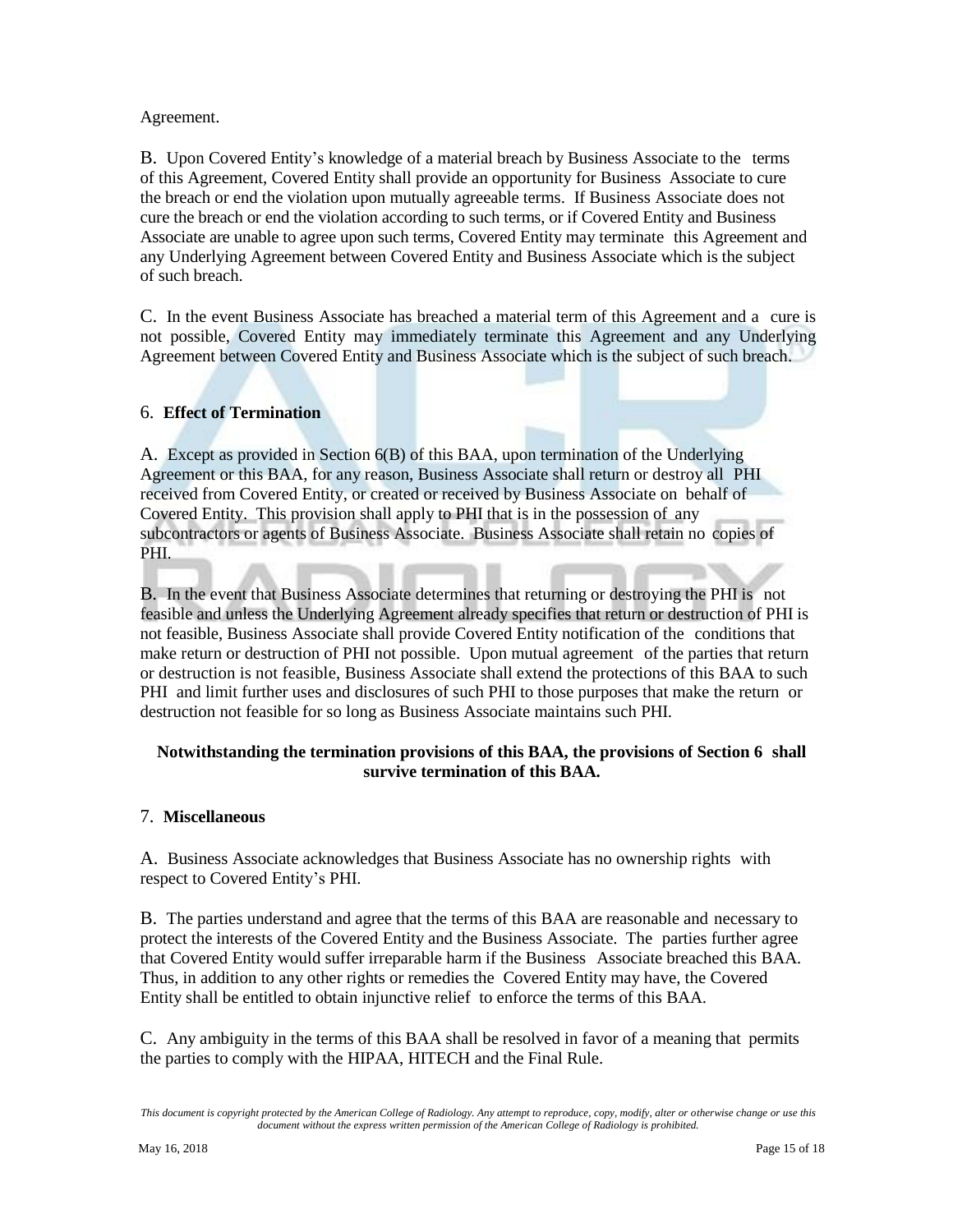D. This BAA is not intended to and does not create a private cause of action by any individual other than the parties to this BAA, as a result of any claim arising out of a breach of this BAA, the HIPAA or HITECH standards or any state of federal law or regulation relating to privacy or confidentiality.

E. In the event that any law or regulation is enacted or promulgated regarding the protection of health information that is in any way inconsistent with the terms of this BAA or that interferes with either party's obligations with respect to the protection of health information so as to warrant a modification of this BAA or in the event any HIPAA standard is amended or modified, either party shall have the right to amend this BAA so as to bring it into compliance with any such change by providing written notice to the other party, which notice shall allow the other party fifteen (15) business days to contest such amendment before implementation. If such proposed amendment(s) are contested, the Parties shall negotiate in good faith to amend the terms of this Agreement to comply with applicable law. If, following such good faith negotiations, the Parties cannot agree upon an amendment to implement the requirements of said law or final rule, then either Party may terminate this Agreement and the Underlying Agreement(s) upon written notice to the other Party. Except as set forth above in this Section 7(E), this BAA shall only be amended or modified upon written consent of the parties.

F. If any provision of this BAA shall be declared invalid or illegal for any reason whatsoever, then notwithstanding such invalidity or illegality, the remaining terms and provisions of this BAA shall remain in full force and effect in the same manner as if the invalid or illegal provision had not been contained herein, and such remaining provisions shall be valid, enforceable and legal to the maximum extent permitted by law.

G. Any notice or other communication given pursuant to this BAA must be in writing and personally delivered or sent by registered or certified mail, postage prepaid, to the address as specified below:

\_\_\_\_\_\_\_\_\_\_\_\_\_\_\_\_\_\_\_\_\_\_\_\_\_\_\_

\_\_\_\_\_\_\_\_\_\_\_\_\_\_\_\_\_\_\_\_\_\_\_\_\_\_\_\_\_\_

Covered Entity:

Business Associate: Department of Quality and Safety Attn: Q&S Operations American College of Radiology 1891 Preston White Drive Reston, VA 20191-4326

> Center for Research and Innovation Attn: Valerie Castle American College of Radiology 1818 Market Street, Suite 1720 Philadelphia, PA 19103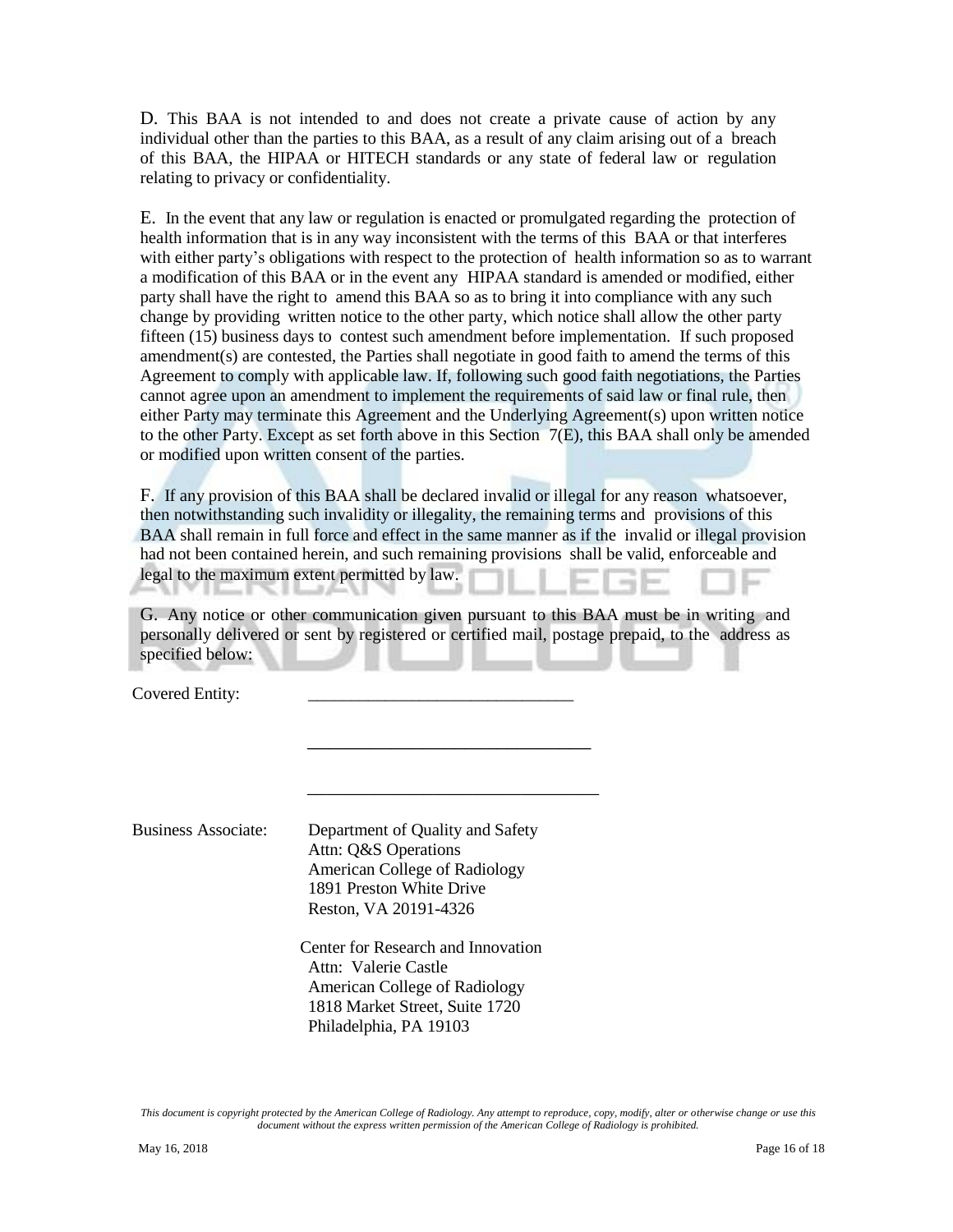Notices pertaining to any unauthorized use or access to PHI or breach of PHI shall be submitted to the Covered Entity in accordance with the information provided below:

| <b>Contact Person:</b>                                                                                                                                                                                                                         |                                                       |
|------------------------------------------------------------------------------------------------------------------------------------------------------------------------------------------------------------------------------------------------|-------------------------------------------------------|
| Title:                                                                                                                                                                                                                                         |                                                       |
| Address:                                                                                                                                                                                                                                       |                                                       |
|                                                                                                                                                                                                                                                |                                                       |
|                                                                                                                                                                                                                                                |                                                       |
| <b>Contact Phone:</b>                                                                                                                                                                                                                          |                                                       |
| <b>Contact Email:</b>                                                                                                                                                                                                                          |                                                       |
|                                                                                                                                                                                                                                                | Mythy Chippel                                         |
|                                                                                                                                                                                                                                                | Signature:                                            |
|                                                                                                                                                                                                                                                | Print Name: __Mythreyi Chatfield_                     |
| Title:<br><u>and the contract of the contract of the contract of the contract of the contract of the contract of the contract of the contract of the contract of the contract of the contract of the contract of the contract of the contr</u> | Title:<br><b>Executive Vice President for Quality</b> |
| Date:                                                                                                                                                                                                                                          | & Safety<br>Date:<br>May 16, 2018                     |
|                                                                                                                                                                                                                                                |                                                       |
|                                                                                                                                                                                                                                                |                                                       |
|                                                                                                                                                                                                                                                |                                                       |
|                                                                                                                                                                                                                                                |                                                       |
|                                                                                                                                                                                                                                                |                                                       |
|                                                                                                                                                                                                                                                | AMERICAN COLLEGE OF                                   |
|                                                                                                                                                                                                                                                |                                                       |
|                                                                                                                                                                                                                                                | RADIOLOGY                                             |
|                                                                                                                                                                                                                                                |                                                       |